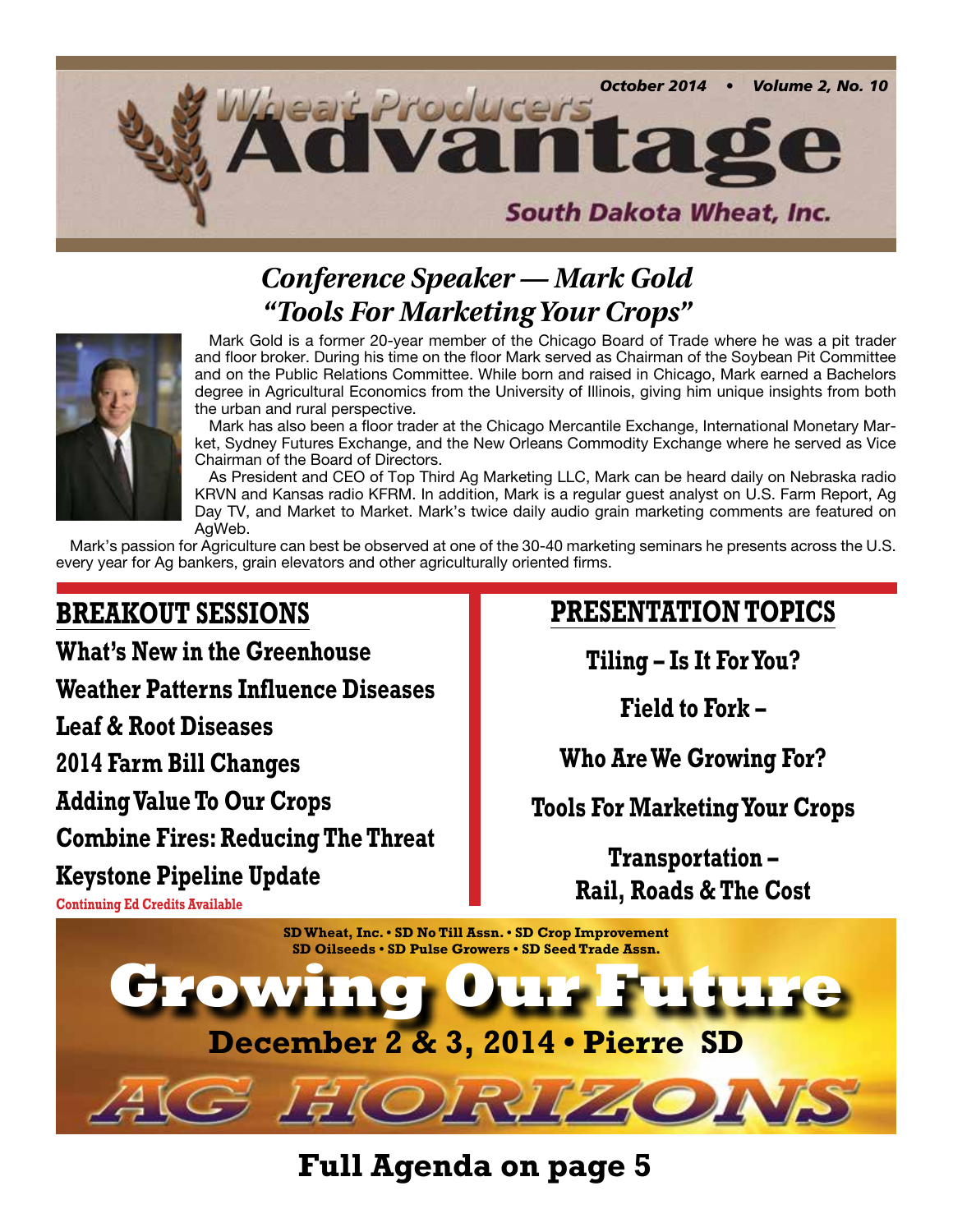## **Wheat Growers Break Ground for New Facility at Kennebec**

As more than 100 guests looked on, Wheat Growers officially broke ground for a state-of-the-art shuttle loader grain handling, fertilizer and agronomy facility in Kennebec, South Dakota. The facility will be located along the soon-to-be rehabilitated line that is part of the state of



DISTRICT 1 Shannon DePoy, Lantry

DISTRICT 2 Julian Roseth, Midland

DISTRICT 3 Maurice Hancock, Kadoka

DISTRICT 4 Doug Simons, St. Lawrence

DISTRICT 5 Todd Mangin, Gettysburg

DISTRICT 6 Carl Schwab, Andover

DISTRICT 7 Chet Edinger, Mitchell

Caren Assman, Executive Director PO Box 667 Pierre, SD 57501 Office: (605) 224-4418 wheatinc@midco.net



Reid Christopherson, Executive Director Office: (605) 773-4645 Chet Edinger, Mitchell

 Darrell Davis, Ipswich Terry Hand, Midland Clinton Vanneman, Ideal Leo Warrington, Bristol

South Dakota's expansion of heavy-rail service from Chamberlain to Presho.

Taking part in the groundbreaking program and ceremony were U.S. Senator John Thune, South Dakota Secretary of Agriculture Lucas Lentsch, S.D. Representative Jim Schaefer of Kennebec, Steve Halverson and Bill Ferguson of Rails to the Future, Wheat Growers Board President Hal Clemensen and Wheat Growers CEO Dale Locken.

Dale Locken praised the efforts of individuals and local, state and federal government officials who worked together on the Rails to the Future project.

"In February we brought the promise of building this facility to the South Dakota Legislature," Locken said. "The Wheat Growers Board of Directors made a commitment at that time to build a first-class grain shuttle loading facility, fertilizer plant and agronomy service center to service the needs of south central South Dakota farmers if the heavy rail line was built. This new facility will be the result of the collective efforts of so many people we want to thank today."

Hal Clemensen emphasized the local nature of the cooperative and the role it will play in the community.

"Wheat Growers is a local co-op, a farmer-owned co-op," Clemensen said. "The business done with our co-op stays in our co-op, as proven by this project. Our board of directors was unanimous in our support of this project from the time Rails to the Future proposed extending heavy-rail service from Chamberlain to Presho. And now, thanks to the hard work of many partners, the 40-mile Chamberlain to Presho railroad line will be rehabilitated, enabling Wheat Growers to proceed with our new Kennebec facility, delivering on our promise to this region and the state."

South Dakota Secretary of Agriculture Lucas Lentsch says the Wheat Growers facility and Rails to the Future speak about the promising future for agriculture.

"This kind of investment in western South Dakota speaks volumes about our future," Secretary Lentsch said. "About the technology it's unlocking, the landowner decisions, the investment that's going into the future, a willing partner like Wheat Growers, who is willing to step up and be an investor right alongside this community and our local leaders."

Senator John Thune noted the change in the type of crops being grown in central and western South Dakota today, and the importance of having rail service.

"We're raising grain out here now, and we have to move it," Senator Thune said. "And the most efficient way to move agricultural commodities is on the rail. It's good for the farmer, keeping more dollars in their pockets and it's so much better for our roads. Having this Wheat Growers facility in central South Dakota is going to be a tremendous asset to this area."

Dirt work and construction will continue through this fall with the goal of having the agronomy facility ready for business by the winter of 2015/2016 and the grain handling facility completed in time for harvest 2016.



*Lucas Lentsch, Sec of Ag; Bill Ferguson, Rails to the Future; Steve Halverson, Rails to the Future; Dale Locken, CEO Wheat Growers; Senator John Thune, Bruce Lindholm, DOT; Hal Clemensen, Wheat Growers President and Rep. Jim Schaefer.*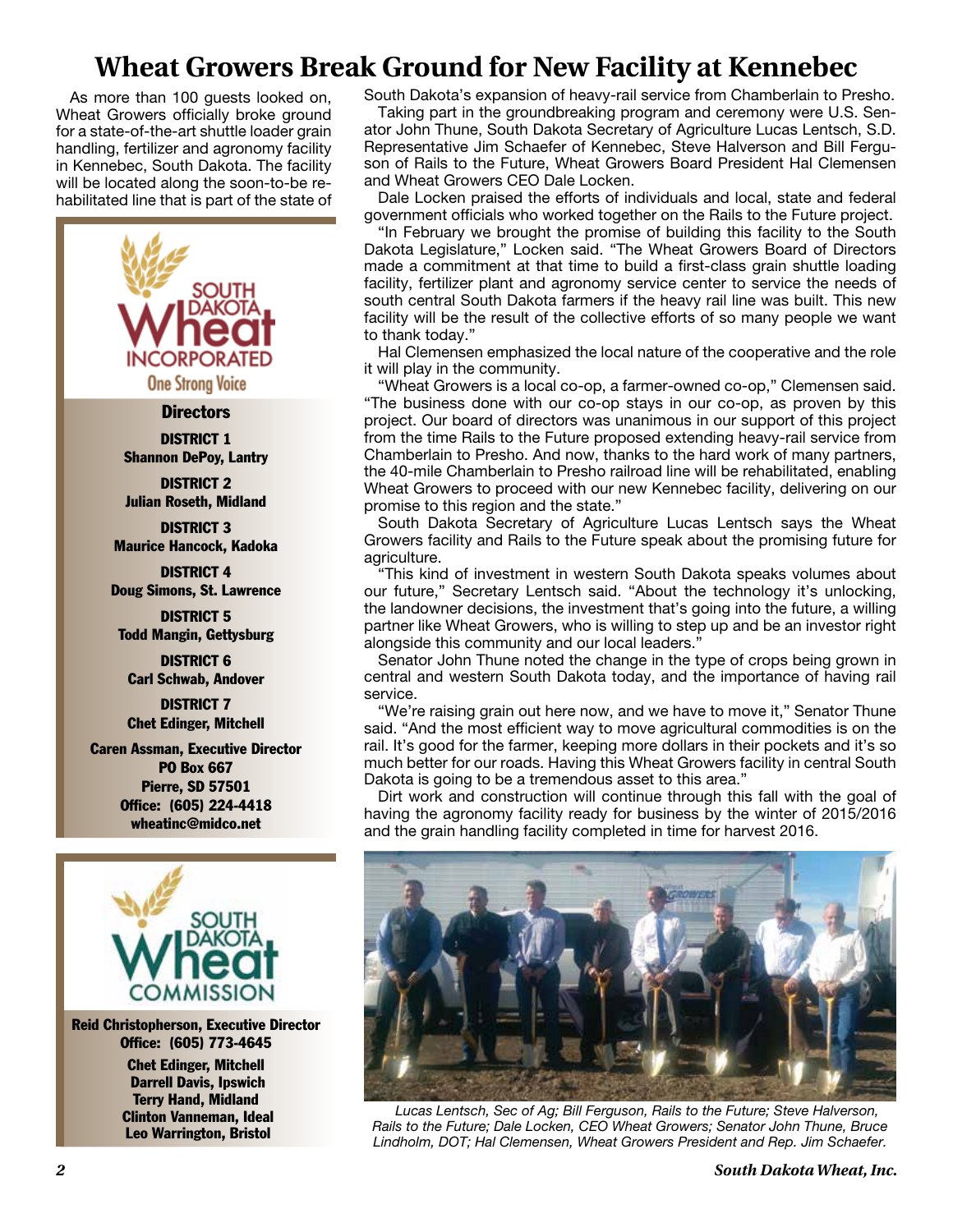# **Drying Grain in the Field or…?**

Ken Hellevang, Extension Ag Engineer at North Dakota State University, shares his expertise in grain drying and storage with many Extension personnel in the upper Midwest, and this column refers to his recent information. When corn reaches maturity, the moisture content of the kernel is generally between 30 and 35%. The time of year corn or other grain reaches maturity and the weather conditions can have a major impact on how quickly the grain will dry to a moisture content acceptable for storage or sale.

As Ken states, corn reaching maturity about October 1 will normally dry slowly in the field due to cool ambient temperatures. Standing corn in the field may dry about 1.5 to 3 percentage points per week during October and 1 to 1.5 per week or less during November, assuming normal North Dakota weather conditions. South Dakota conditions would be expected to allow the crop to dry somewhat more quickly. I helped hand harvest a corn fertility research plot in Lyman County on October 9. The corn was mature, and shelling out several ears revealed the moisture content as 21%. I'm sure there are fields in the area that wetter and some drier.

While the price of corn and grain sorghum doesn't generate enthusiasm among farmers to dry grain, field losses can make it a smart choice. Hellevang suggests that field drying is normally more economical until about mid-October, but if the crop remains wet after that, mechanical drying with added heat can be well justified. When considering leaving grain standing in the field to dry, make sure stalks and shanks are strong. Some extent of grain sorghum lodging is being reported, and the moisture during the growing season has caused a fairly high incidence of phomopsis in sunflower, which can result in lodging.

The propane cost to dry grain (per bushel per percentage point of moisture) can be estimated by multiplying the propane cost per gallon by 0.02. One propane distributer reports propane at \$1.60/gallon, which would translate to \$0.032/bushel per point of moisture or \$0.32 for 10 percentage points. By dividing the propane cost to dry grain by the grain price, you can calculate the percentage of grain loss that will equal the drying cost. Using \$1.60/gallon for propane, and  $$2.50/bu$  for corn,  $$0.32/\$2.50 = 0.128$ or 12.8%. Leaving grain in the field due to field loss may impact crop insurance/yield history.

Remember that poly bags are a good storage option, but they do not prevent mold growth or insect infestations. Grain should be dry when placed in a grain bag. Higher moisture corn in a bag should be considered as very shortterm storage and only at near freezing temperatures.

Corn above 21 percent moisture should not be dried using natural-air and low-temperature drying to minimize corn spoilage during drying. Because the drying capacity is extremely poor at temperatures below 35 to 40 degrees, little drying is typically possible using a natural-air system after about November 1. Adding heat does not permit drying wetter corn and only slightly increases drying speed.

For more information, visit: http://www.ag.ndsu.edu/ graindrying.

*SD Wheat Inc., Annual Meeting will be held on December 2nd at 9:00 am. The agenda will include: legislative policy review, elections and annual update. All members are encourage to attend.*

### **2014 HARD RED SPRING WHEAT QUALITY SURVEY — REGIONAL AVERAGE WEEKLY HARVEST UPDATE: October 9th, 2014**

|                        | <b>Tested</b> | <b>Samples</b><br><b>Expected</b> | <b>Moisture</b><br>% | <b>Protein</b><br>% | <b>DryBasis</b><br><b>Protein</b> | <b>Dockage</b><br>$\frac{0}{2}$ | <b>TKW</b><br>am | FN<br>sec | Grade           | lb/bu | <b>Test Weight</b><br>ka/hl | <b>FM</b><br>$\frac{0}{0}$ | <b>Damage</b><br>$\frac{0}{0}$ | S&B<br>$\%$ | <b>Defects</b><br>% | <b>DHV</b><br>% |  |
|------------------------|---------------|-----------------------------------|----------------------|---------------------|-----------------------------------|---------------------------------|------------------|-----------|-----------------|-------|-----------------------------|----------------------------|--------------------------------|-------------|---------------------|-----------------|--|
| <b>This week</b>       | 460           | 460                               | 12.6                 | 13.6                | 15.5                              | 0.7                             | 32.7             | 370       | 1 NS            | 60.8  | 80.0                        | 0.0                        | 0.4                            | 0.7         | 1.1                 | 60              |  |
| <b>Last week</b>       | 433           | 451                               | 12.9                 | 13.4                | 15.2                              | 0.7                             | 32.6             | 368       | 1 NS            | 60.8  | 80.0                        | 0.0                        | 0.4                            | 0.7         | 1.1                 | 57              |  |
| 2013 Final Average 443 |               | 443                               | 12.5                 | 13.6                | 15.5                              | 0.8                             | 32.7             | 421       | 1 <sub>NS</sub> | 62.3  | 81.9                        | 0.0                        | 0.2                            | 0.8         | 1.0                 | 73              |  |

**Comments:** Sample collection of the Hard Red Spring samples has concluded with the quality lab moving forward with flour and dough testing on the composites. Average protein content is 13.6% which compares equal to the final average of last year. Average test weight is 60.8 lb/bu (80.0 kg/hl) down from last year's final average of 62.3 lb/bu (81.9 kg/hl). Average falling number is over 350 seconds and average vitreous kernel content is 60% making the grade of the crop 1 NS.

**NOTICE**

**NOTICE**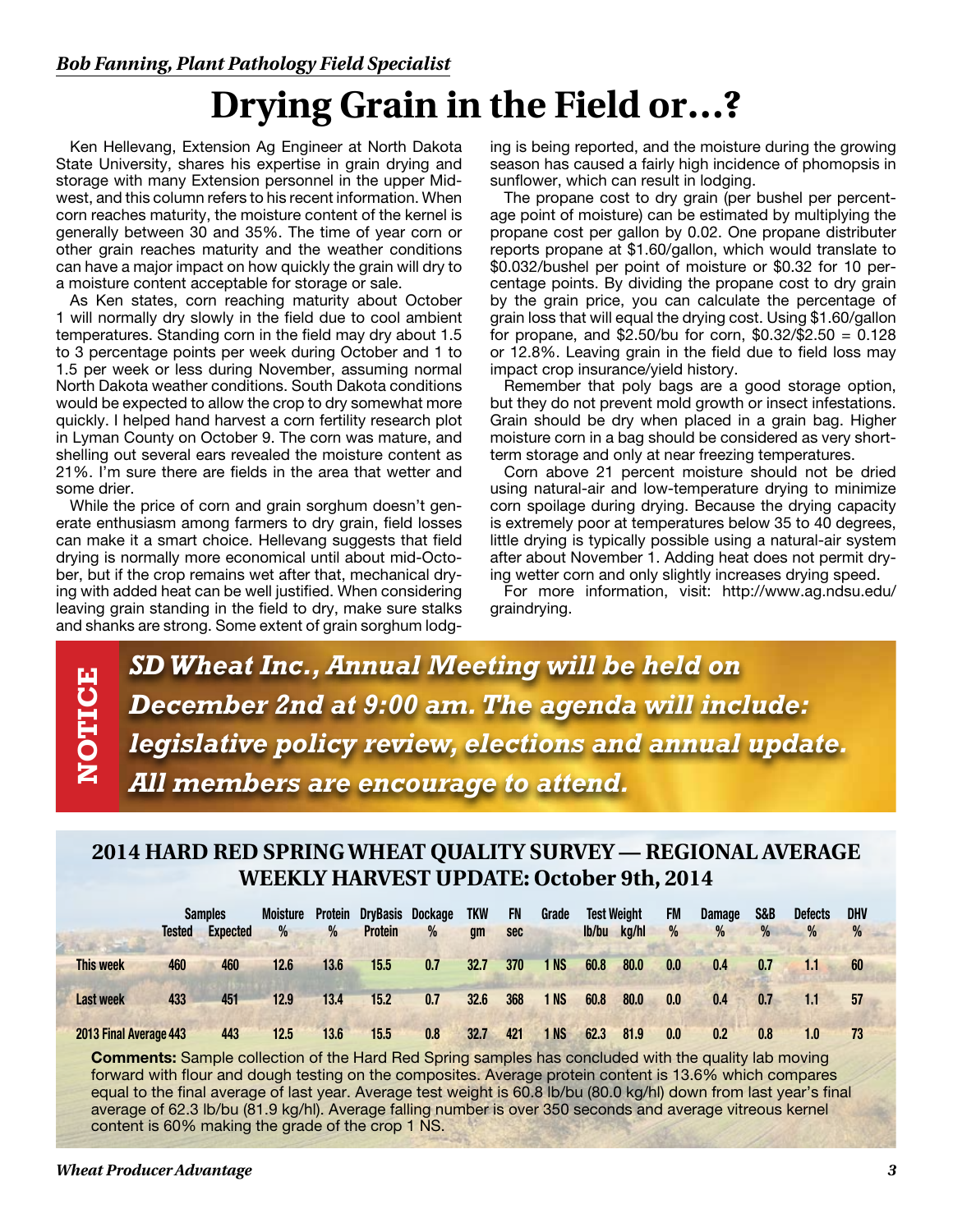### *Matthew Diersen*

# **Winter Wheat Insurance and Marketing Considerations**

Winter wheat insurance and marketing decisions are setting up differently for the 2015 crop. The deadline to purchase or change winter wheat coverage is September 30 in South Dakota. Most wheat is insured in the state, so the main choices this time of year revolve around the type and level of coverage to use. Producers have until October 15 to plant winter wheat with full insurance coverage. Winter wheat coverage is only available in certain counties in South Dakota, with several counties in the southeast added in recent years (figure 1).

Winter wheat insurance uses a projected price discovery period that spans from August 15 to September 14 and uses the Kansas City September 2015 futures price. The 2015 estimated projected price is \$6.41 per bushel, sharply lower than the insurance price from a year ago. The recent history of projected and harvest prices are shown in table 1. The projected price determines the base for both Yield Protection (YP) and Revenue Protection (RP) coverage. Over 90% of wheat acres in South Dakota from 2011 to 2014 were covered by RP.

The 2015 estimated volatility factor of 0.18 is lower than last year and below the five-year average of 0.26. The lower volatility and lower price level point to lower insurance premiums compared to last year. The low volatility levels at the present time likely make options strategies inexpensive. During 2014 most wheat was insured at the 70% level. With lower premium rates for 2015 producers may consider increasing the coverage percentage.

The use of RP means that most producers have adequate protection to allow some pre-harvest marketing of wheat. In the event of higher prices by harvest, RP coverage increases. As producers work on their marketing plans they should keep in mind that the insurance coverage is not unlimited, being capped at 200% of the base price. Covered sales, buying out-of-the-money call options, would be advised when marketing aggressively.

Producers should also consider the harvest time basis and how it lines up with insurance. Winter wheat insurance settles to the average during July of the Kansas City September contract. The basis, figured as the cash price received by farmers in South Dakota minus the average futures price in July, has averaged \$-0.69 per bushel during the past five years. Hedges will likely be most effectively placed using the September contract and factoring in a similar basis level.

The September WASDE lowered the current marketing year price projection range for wheat and increased the 2014/15 ending stocks position from August. There is not a recent price projection for 2015/16, when this year's winter wheat will be marketed. The commonly quoted USDA baseline was \$4.35 per bushel, which is a lower price than a model of recent prices and stocks suggests. Regardless, the South Dakota winter wheat marketing year average price has averaged 97 percent of the U.S. all wheat marketing year average price.

Winter wheat producers are also faced with related decisions from the 2014 Farm Bill. Producers can choose between Price Loss Coverage (PLC) and Agricultural Risk Coverage (ARC). Both have potential payouts tied to U.S. marketing year average prices. Producers that choose PLC

can also purchase a Supplemental Coverage Option (SCO) endorsement. The SCO is only available on winter wheat in certain counties (figure 2). The SCO would only apply to the deductible portion individual insurance coverage such as RP or YP. SCO indemnities are tied to county-level losses and should not be confused with the stand-alone Area Risk Protection Insurance (ARPI). Formerly known as Group Risk coverage, ARPI is also only available in certain counties (figure 2). County coverage has seldom been used in South Dakota.

| Table 1. |             |                                                                  |            |                   |                  |              |
|----------|-------------|------------------------------------------------------------------|------------|-------------------|------------------|--------------|
|          |             | <u>South Dakota Winter Wheat Insurance and Marketing Factors</u> |            |                   |                  |              |
|          | Projected   | <b>Harvest</b>                                                   | Change     | <b>Volatility</b> | <b>July Cash</b> | <b>Basis</b> |
|          | Price       | Price                                                            | (S/bushel) | Factor            | Price            | (\$/bushel)  |
|          | (\$/bushel) | (S/buShel)                                                       |            | $(\% )$           | (\$/bushel)      |              |
| 2005     | 3.40        | 3.40                                                             | 0.00       | 0.19              | 3.06             | $-0.34$      |
| 2006     | 4.83        | 5.01                                                             | 0.18       | 0.18              | 4.32             | $-0.69$      |
| 2007     | 6.33        | 6.06                                                             | $-0.27$    | 0.20              | 5.05             | $-1.01$      |
| 2008     | 5.88        | 8.43                                                             | 2.55       | 0.24              | 8.03             | $-0.40$      |
| 2009     | 8.77        | 5.57                                                             | $-3.20$    | 0.33              | 5.50             | $-0.07$      |
| 2010     | 5.42        | 5.85                                                             | 0.43       | 0.27              | 4.17             | $-1.68$      |
| 2011     | 7.15        | 7.57                                                             | 0.42       | 0.31              | 7.15             | $-0.42$      |
| 2012     | 8.70        | 8.70                                                             | 0.00       | 0.28              | 7.72             | $-0.98$      |
| 2013     | 8.79        | 6.99                                                             | $-1.80$    | 0.25              | 6.95             | $-0.04$      |
| 2014     | 7 11        | 6.43                                                             | $-0.68$    | 0.20              | 6.10             | $-0.33$      |
|          |             | Sources: USDA-RMA and USDA-NASS                                  |            |                   |                  |              |

*Figure 1. Winter wheat eligible counties in South Dakota*



*Figure 2. Winter wheat counties in South Dakota with Area Insurance and SCO available*



*4 South Dakota Wheat, Inc.*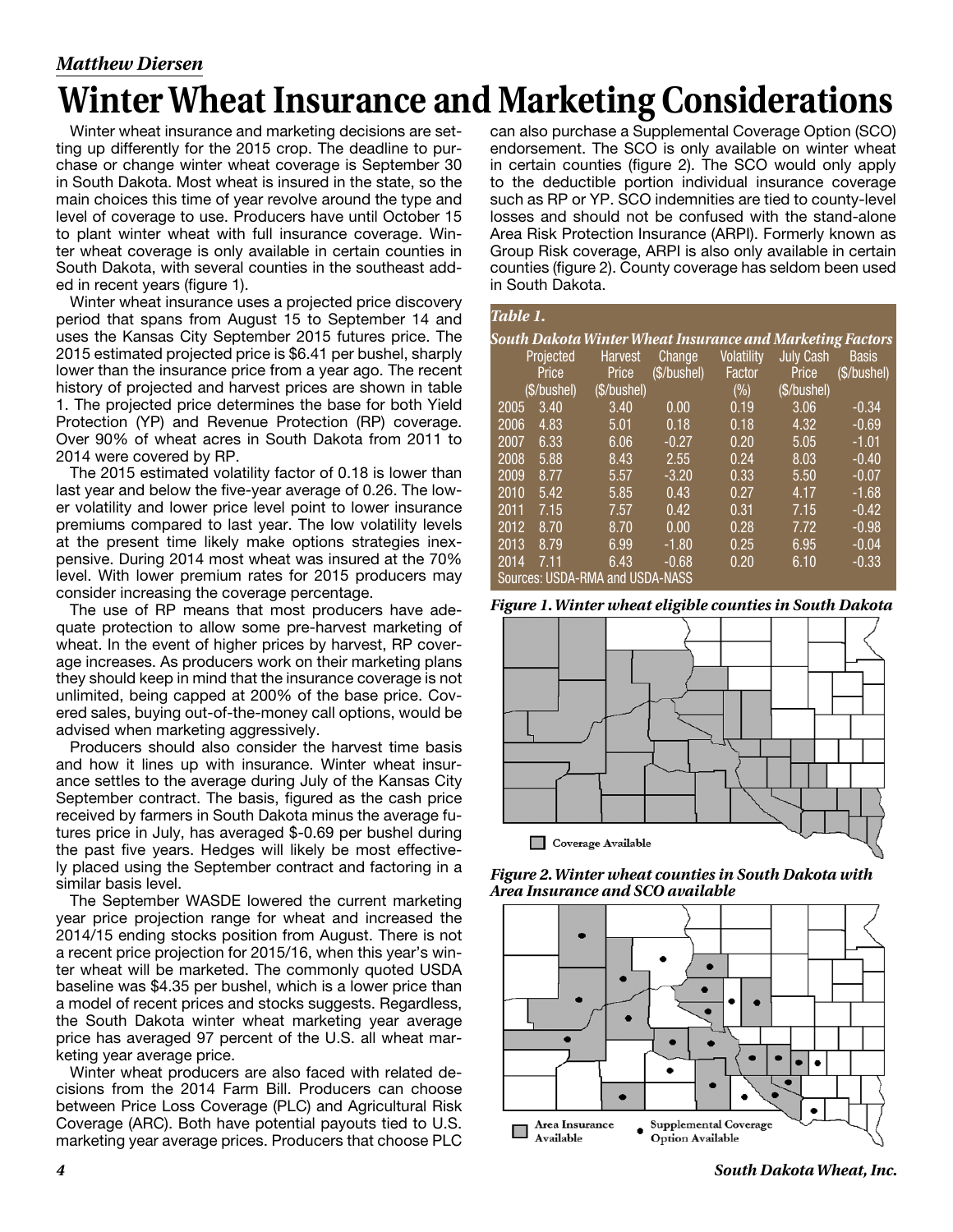THENTIAUTIVE AG HORIZONS AGENDA

### *Tuesday, December 2, 2014*

| $8:30 - 9:00$   | Lake Oahe Lobby                    | <b>Breakfast</b>                                                                |
|-----------------|------------------------------------|---------------------------------------------------------------------------------|
| $9:00 - 9:50$   |                                    | Association Meetings - Final Notices to be Distributed                          |
|                 | <b>SD Pulse Growers</b>            | <b>SD Trade Seed</b>                                                            |
|                 | SD Wheat Inc.                      | SD Crop Improvement<br><b>SD No Till</b>                                        |
| $9:50 - 10:00$  | <b>SD Oilseeds</b>                 |                                                                                 |
| $10:00 - 10:50$ | Amphitheatre I<br>Amphitheatre I   | Welcome — Lucas Lentsch, Secretary of Agriculture<br>From Field to Fork - Panel |
|                 |                                    | • Tim Luken - Oahe Grain Coop                                                   |
|                 |                                    | • Don Pikop - Baystate Milling                                                  |
|                 |                                    | • Steven Brown - SD Pulse Processors                                            |
| $11:00 - 11:50$ | <b>Breakout Sessions</b>           |                                                                                 |
|                 | Lake Sharpe                        | Wheat Growing in the Greenhouse? - Panel                                        |
|                 | <b>Lake Francis Case</b>           | Management of New Diseases in Cool-season Pulses - Dr. Michael Wunsch, NDSU     |
|                 | Lake Lewis & Clark                 | CQL-Adding Value to Our Crops - Padu Krishnan, Ph.D.                            |
| 12:00 Noon      | Rooms B & C                        | Luncheon - Kennebec Connection - Roger Kruger, SD Wheat Growers                 |
| $1:00 - 1:50$   | Amphitheatre II                    | Is Tiling for YOU? - Panel                                                      |
|                 |                                    | • Dave Veldkamp - Agrem                                                         |
|                 |                                    | • Christopher Hay - SDSU                                                        |
|                 |                                    | • Owen Fagerhaug - USDA                                                         |
| $2:00 - 2:50$   | <b>Breakouts</b>                   |                                                                                 |
|                 | Lake Sharpe                        | Incremental Change is Not Enough - Dwayne Beck                                  |
|                 | Lake Francis Case                  | SDSU Oat Breeding Program - Melanie Chaffe                                      |
|                 | Lake Lewis & Clark                 | Leaf Spot and Root Diseases - Shaukat Ali                                       |
| $2:50 - 3:00$   | Lake Oahe Lobby                    | Cookie Break - Sponsored by Farm Credit Services                                |
| $3:00 - 3:50$   | Amphitheatre I                     | Rail, Roads and Costs - Panel                                                   |
|                 |                                    | • Bruce Lindholm - South Dakota's Five Year Rail Plan                           |
|                 |                                    | • Mike Vehle - Highway Funding Task Force                                       |
|                 |                                    | • Jim Schmidt - Lincoln County Commissioner                                     |
| $4:00 - 4:50$   | <b>Breakouts</b>                   | • Adrian Arnakis - John Thune's Counsel for Surface Transportation Board        |
|                 | Lake Sharpe                        | Combine Fires: Reducing the Threat - Dr. Dan Humburg                            |
|                 | Lake Francis Case                  | Wheat Breeding Updates - Carl Glover SDSU & Scab Initiative - Laird Larson      |
|                 | Lake Lewis & Clark                 | Northern Crop Institute Update - Mark Weber, Director                           |
| $5:00 - 9:00$   | Rooms B & C                        | <b>Banquet Sponsored by SD Wheat Commission</b>                                 |
|                 |                                    | Entertainment — VJ Smith — "The Richest Man in Town" — Sponsored by BNSF        |
|                 | <b>Wednesday, December 3, 2014</b> |                                                                                 |
|                 |                                    |                                                                                 |
| $8:00 - 9:00$   | Lake Oahe Lobby                    | <b>Breakfast</b>                                                                |
| $9:00 - 10:00$  | Amphitheatre I                     | Mark Gold - Marketing Options for 2015                                          |
| $10:00 - 10:50$ | <b>Breakouts</b>                   |                                                                                 |
|                 | Lake Sharpe                        | Drone Technology in Ag Today                                                    |
|                 | <b>Gallery G</b>                   | CQL-Adding Value to Our Crops - Padu Krishnan, Ph.D.                            |
|                 | <b>Lake Francis Case</b>           | Combine Fires: Reducing the Threat - Dr. Dan Humburg                            |
|                 | Lake Lewis & Clark                 | <b>Keystone Pipeline Update</b>                                                 |
| $11:00 - 11:50$ | <b>Breakouts</b>                   |                                                                                 |

Lake Sharpe **Estate Planning — Stulken Peterson** Gallery G Wheat Stem Sawfly Management Using Resistant Wheat Varieties — Ada Szczepaniec, Ph.D. Lake Francis Case Introducing Carinata as a Wheat Rotation — Bill Gibbons 12:00 Noon Luncheon Speaker "Two Sided Coin Of The 2050 Grand Challenge" — SDSU Dean Dunn

**\*Continuing Education Units (CEUs) for the Certified Crop Advisor Program are pending.**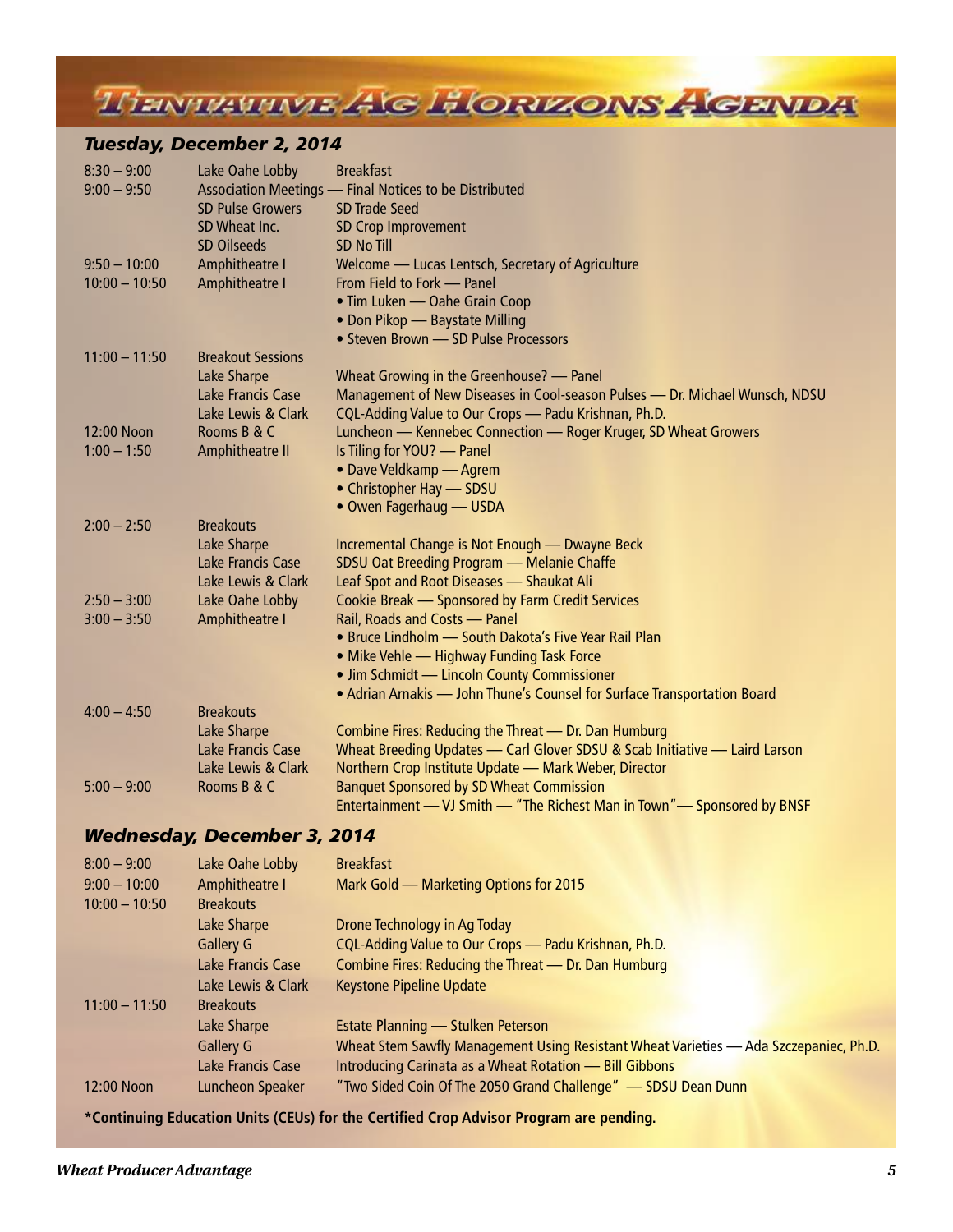### *Reid A. Christopherson, Executive Director, South Dakota Wheat Commission*

# **It's all about the future!**

It's all about the future! In the frenzy of our daily schedules it is much too easy to become focused only upon the task in front of us. The reality; however, is that most of us could certainly sit and back coast in the near-term, if only



there wasn't the future to be concerned about. It's all about the future!

When I reflect upon the missions of the South Dakota Wheat Commission and South Dakota Wheat, Inc. it's all about the future. We exist to build a better tomorrow. Through our combined efforts we endeavor through research, market development, consumer education and policy influence to positively shape the future of wheat production in our state, nation and world.

We strive to build a better tomorrow for the generations that will follow as both producers and consumers. Chances are very good that my granddaughter Gretchen will never directly work in the wheat industry. She does, however, represent a future generation of consumers, educators and policy makers. She will inherit the opportunities that we focus upon daily in the pursuit of our legacy.

I look forward to meeting each of you at the upcoming 2014 Ag Horizons Conference in Pierre on December 2nd and 3rd. Please visit with me about how I can support your vision of the future. Until then I wish you the very best for a safe and bountiful harvest!

# **Allelopathy of Wheat Following Sorghum (Milo)**

Economics can upset planned crop rotations and the reduction in corn and sorghum prices has seemed to increase winter wheat plantings. As the grain sorghum harvest has begun in earnest, several farmers have been following the combines planting winter wheat. Seeing this reminded me of a question some time ago from an area wheat producer about the allelopathic effects of grain sorghum residue on wheat.

Allelopathy is defined as a biological phenomenon by which an organism produces one or more biochemicals that influence the growth, survival, and reproduction of other organisms. These biochemicals are known as allelochemicals and can have beneficial (positive allelopathy) or detrimental (negative allelopathy) effects.

Grain sorghum residue has been demonstrated to have negative allelopathic effects on a number of weed species, primarily broadleaf weeds. Unfortunately, sorghum as the previous crop has also been found to reduce wheat yields. One study compared several varieties of winter wheat planted on fallow, following tilled sorghum residue, planted no-till into sorghum residue, and no-tilled into millet residue. Millet residue is known to not have allelopathic effects on wheat, so was included as a close comparison to sorghum to test potential allelopathy. If regularly grown in tight crop rotations with wheat, wheat following millet can lead to weed problems, particularly cheatgrass, as well as root and crown rot diseases.

Emergence promptness was not significantly impacted by residue treatment for most varieties, but grain yields were consistently lower for wheat no-tilled into sorghum residue. Emergence was somewhat delayed in the wheat following tilled sorghum residue, and attributed to the allelopathic compounds in the residue incorporated into the soil being rapidly solubilized. The marked ability of wheat to compensate for differences in seedling development was believed to explain the lack of reduction on grain yield in wheat following the tilled sorghum residue.

For fields that are already planted to winter wheat after sorghum, tillage is obviously not an option, and likely wouldn't have been considered for producers who prefer no-till practices. For future reference, the advantages of tillage to reduce the allelopathy of sorghum residue on wheat must be weighed against the soil and water conserving benefits of not tilling. Even one tillage operation can negatively affect the soil health and structure benefits that have been generated under no-till, and take years of no-till to return to the pre-tillage level. Little difference among wheat varieties for resistance to allelopathy by sorghum limits that as a management tool. One practice that is reported to have seen some level of success when planting wheat after sorghum is a moderate increase in nitrogen fertilizer, which could still be accomplished.

 Another other risk of planting wheat into sorghum residue is Fusarium head blight or scab. Planting wheat into sorghum residue is not as great a risk as planting wheat after corn, but if wet, humid conditions prevail when the wheat crop is flowering, significant infection can occur. Producers who are planting wheat after sorghum would be advised to closely monitor weather conditions when their crop is flowering and shortly after, and be prepared to apply a foliar fungicide in a timely manner. Properly timed fungicide applications have been shown to reduce the incidence of scab by 60-70%.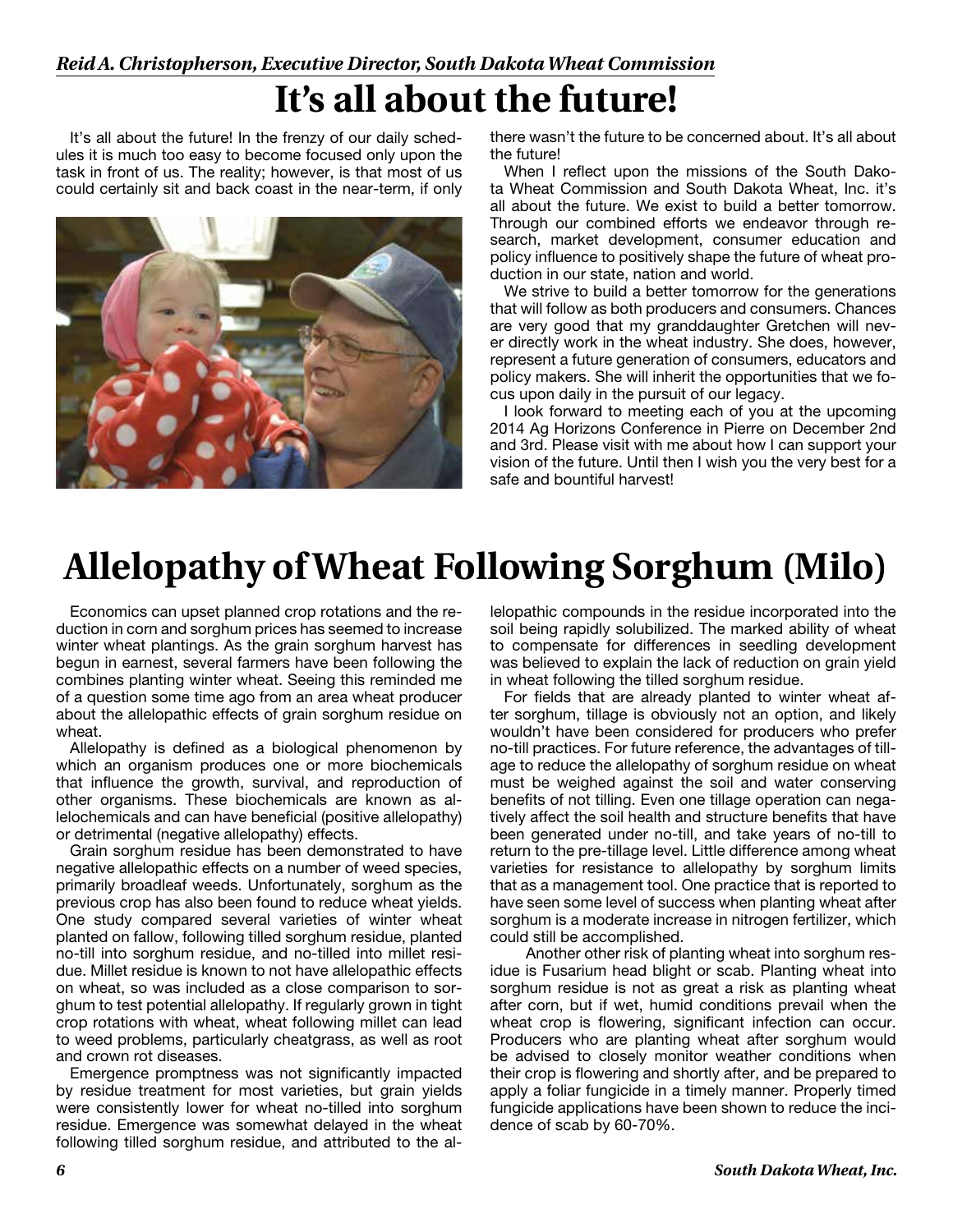## *David Karki* **Things to Consider when Planting Winter Wheat**

Winter wheat occupies an important role in the South Dakota (SD) crop production system. The US Department of Ag predicted a total state production of about 1.2 million bushels for the 2013-14 growing season and we are now getting prepared to plant for next growing season. Winter in this region are also equally important. First step in making varietal selection decision is to look up for crop performance trial results. South Dakota State University Extension Service provides a detailed look on most recent trials. You can find these results on the Winter Wheat Variety Trials page on iGrow.

wheat is grown when there is less farm activity providing a viable option for another cash crop in the cropping system. Things that we can consider during planting winter wheat this fall are as listed below:



#### **Planting Time**

Planting time is highly correlated with the yield potential in winter wheat. From a five year SD study conducted from 1997 to 2001, John Rickertson, a former SDSU Extension Agronomy Field Specialist reported that ideal time for planting winter wheat in the northern part of the state is from September 1st to 15th whereas, in the southern part it can be planting anywhere from September 15th to 30th. Planting early may cause some disease incidence and planting late can lead to poor fall stand. In either case, we will see yield hit during harvest. Planting on plant stubble will help retain snow in the winter helping wheat for the winter survival.

#### **Variety Selection**

Selecting proper variety for your farm is one of the most important management decisions. Choosing a high yielding variety is ever important, however pest resistance (disease, insect) and ability to tolerate adverse winter temperatures

#### **Seeding Rate and Depth**

The seeding rate can vary from 90,000 to 1.2 million viable seeds per acre. Planting higher range is good for the delayed planting but exceeding this range

may cause some lodging problem at the harvest. Planting depth for winter wheat is suggested to be one to 1.5 inches deep. Soil is usually short in moisture during fall so planting shallow will help emerge the seeds quicker upon any fall rain.

#### **Fall Stand**

The crop stand in the fall is related to the time of seeding. Seeds that are planted during the recommended time range will have plants with 2-3 tillers before freezing. These plants will resume rapid growth in the spring and yield to its potential. Too early or late planting will have varied fall stand with significantly reduced yield. Weather permitting, you can take fall stand counts after emergence and match up with your seed rate. Also, repeating counts in the following spring will provide a good measure of winter kill.

See more at: http://igrow.org/agronomy/wheat/ things-to-consider-when-planting-winter-wheat/#sthash.0eDo628w.kJohn6gp.dpuf